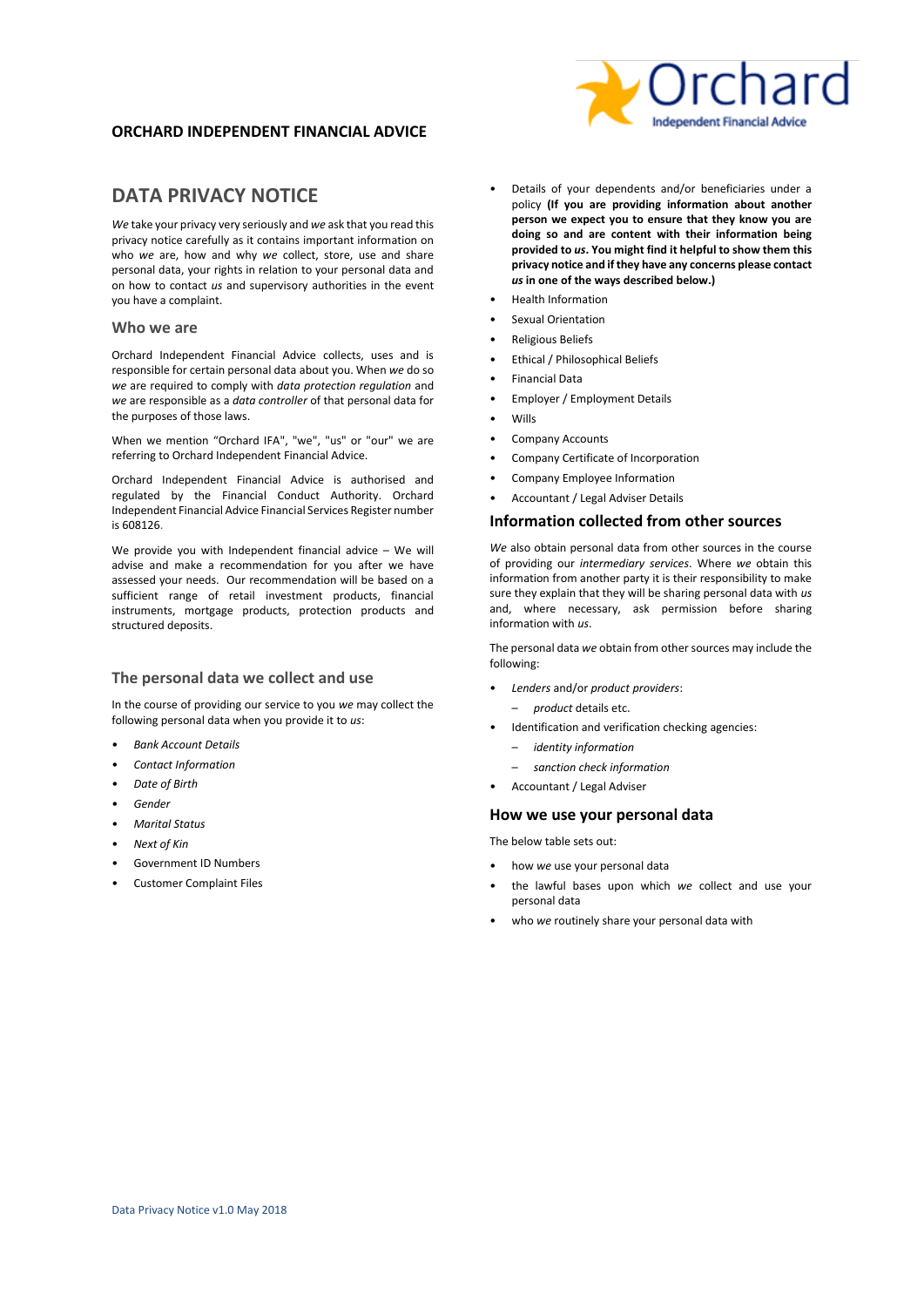| <b>Rationale/Reason for Processing</b>                                                      | <b>Lawful Basis for Processing</b>                                                  | Third party recipients linked to that activity                                               |
|---------------------------------------------------------------------------------------------|-------------------------------------------------------------------------------------|----------------------------------------------------------------------------------------------|
| Bank Account Details - Setting<br>Up<br>Client<br>Investments, Insurances and Retainer Fees | / Performing a<br>Entering<br>with the data<br>Contract<br>subject                  | Client Bank/Orchard IFA Bank, Product Providers                                              |
| Contact Information - Knowing Your Customer /<br>Factfinding                                | Entering<br>/ Performing a<br>Contract<br>with<br>the data<br>subject               | Bankhall - Compliance File Checking                                                          |
| Date of Birth – Knowing Your Customer / Factfinding                                         | Compliance<br>with a<br>legal<br>obligation                                         | Bankhall - Compliance File Checking                                                          |
| Gender - Knowing Your Customer / Factfinding                                                | Compliance with a<br>legal<br>obligation                                            | Bankhall - Compliance File Checking                                                          |
| Marital Status – Knowing Your Customer / Factfinding                                        | Compliance with a<br>legal<br>obligation                                            | Bankhall - Compliance File Checking                                                          |
| Next of Kin – Knowing Your Customer / Factfinding                                           | Compliance<br>with a<br>legal<br>obligation                                         | Bankhall - Compliance File Checking                                                          |
| Government ID Numbers - Knowing Your Customer /<br>Factfinding                              | Compliance<br>with a<br>legal<br>obligation                                         | Bankhall - Compliance File Checking                                                          |
| Customer Complaint Files - Defending previous<br>advice & Root Cause Analysis               | Entering / Performing a<br>Contract<br>with the data<br>subject                     | Bankhall & Financial Ombudsman Service -<br>Compliance File Checking & Dispute Investigation |
| Dependents – Knowing Your Customer / Factfinding                                            | Compliance with a<br>legal<br>obligation                                            | Bankhall - Compliance File Checking                                                          |
| Health Information $-$ When applying for products<br>when health is a deciding factor       | Performing<br>Entering<br>$\sqrt{2}$<br>a a<br>Contract<br>with the data<br>subject | Product Provider & Bankhall - Compliance File<br>Checking                                    |
| Sexual Orientation - Knowing Your Customer /<br>Factfinding                                 | Entering<br>/ Performing<br>a a<br>Contract<br>with the data<br>subject             | Product Provider & Bankhall - Compliance File<br>Checking                                    |
| Religious Beliefs - Knowing Your Customer /<br>Factfinding                                  | / Performing<br>Entering<br>a<br>Contract<br>with<br>the data<br>subject            | Product Provider & Bankhall - Compliance File<br>Checking                                    |
| Ethical / Philosophical Beliefs - Knowing Your<br>Customer / Factfinding                    | / Performing<br>Entering<br>a<br>Contract<br>with<br>the data<br>subject            | Product Provider & Bankhall - Compliance File<br>Checking                                    |
| Financial Data – Knowing Your Customer / Factfinding                                        | Entering<br>Performing a<br>$\sqrt{2}$<br>with the data<br>Contract<br>subject      | Product Provider, Accountant/Legal Adviser &<br>Bankhall - Compliance File Checking          |
| Employer / Employment Details - Knowing Your<br>Customer / Factfinding                      | / Performing a<br>Entering<br>the data<br>Contract<br>with<br>subject               | Product Provider, Accountant/Legal Adviser &<br>Bankhall - Compliance File Checking          |
| Wills – Knowing Your Customer / Factfinding                                                 | / Performing a<br>Entering<br>with the data<br>Contract<br>subject                  | Bankhall - Compliance File Checking                                                          |
| Company Accounts - Knowing Your Customer /<br>Factfinding                                   | / Performing a<br>Entering<br>the data<br>Contract<br>with<br>subject               | Product Provider, Accountant/Legal Adviser &<br>Bankhall - Compliance File Checking          |
| Company Certificate of Incorporation - Knowing Your<br>Customer / Factfinding               | / Performing a<br>Entering<br>with the data<br>Contract<br>subject                  | Product Provider, Accountant/Legal Adviser &<br>Bankhall - Compliance File Checking          |
| Company Employee Information - Knowing Your<br>Customer / Factfinding                       | / Performing a<br>Entering<br>the data<br>Contract<br>with<br>subject               | Product Provider, Accountant/Legal Adviser &<br>Bankhall - Compliance File Checking          |
| Accountant / Legal Adviser Details - Knowing Your<br>Customer / Factfinding                 | Entering / Performing a<br>Contract<br>with the<br>data<br>subject                  | Product Provider Bankhall - Compliance File<br>Checking                                      |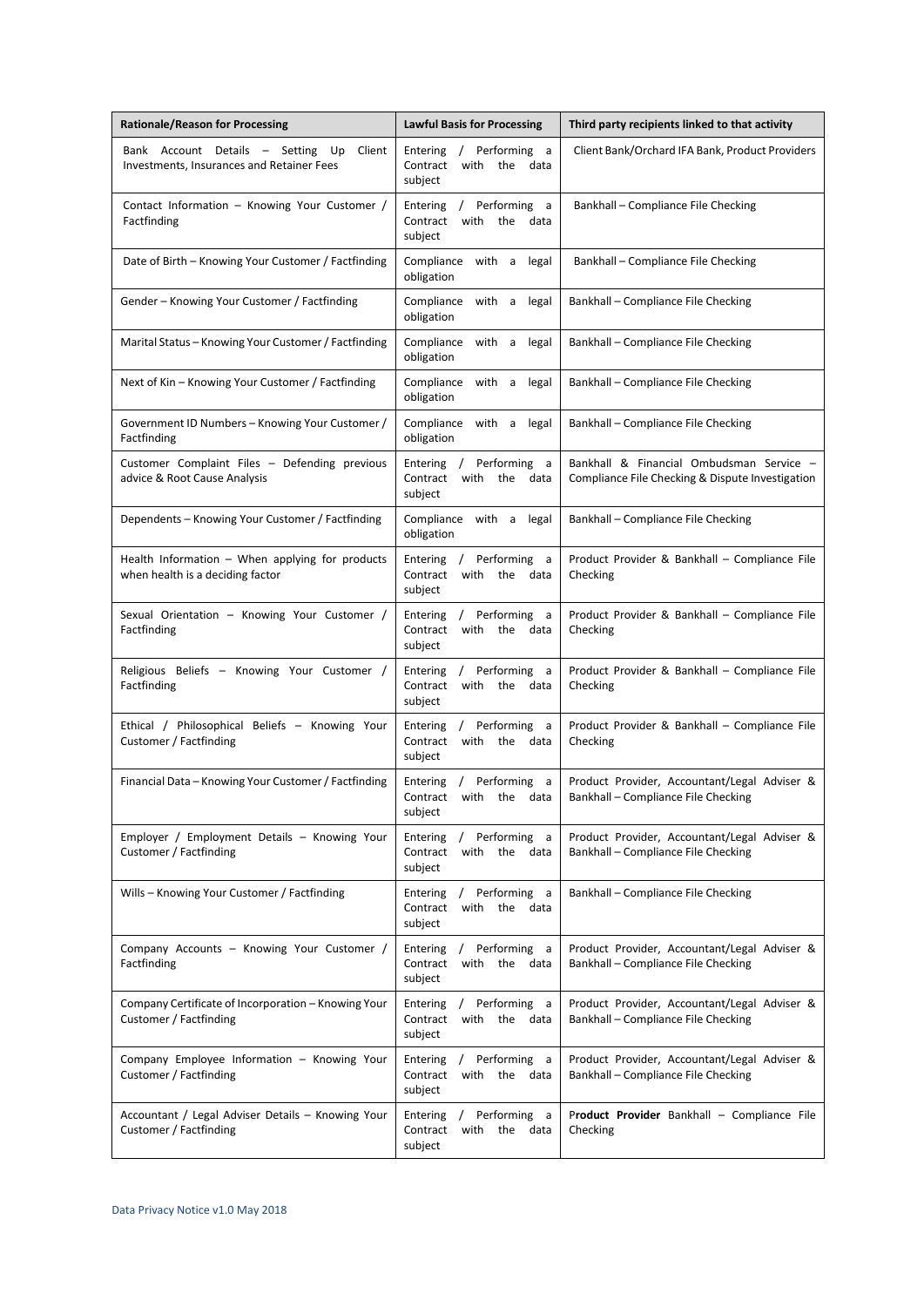## **Special category data**

Certain types of personal data are considered more sensitive and so are subject to additional levels of protection under data protection legislation. These are known as 'special categories of data' and include data concerning your health, racial or ethnic origin, genetic data and sexual orientation. Data relating to criminal convictions or offences is also subject to additional levels of protection.

*We* may process:

- *Health Information*
- Criminal conviction Information
- *Sexual Orientation Information*
- Religious Beliefs
- Ethical / Philosophical Beliefs

In addition to the lawful basis for processing this information set out in the above table, *we* will be processing it either (i) for the purpose of advising on, arranging or administering an insurance contract or (ii) for the establishment, exercise or defence of legal claims.

In the course of our activities relating to the prevention, detection and investigation of financial crime, *we* may process criminal conviction or offence information. Where *we* do so, in addition to the lawful basis for processing this information set out in the above table, *we* will be processing it for the purpose of compliance with regulatory requirements relating to unlawful acts and dishonesty.

### **Marketing**

*We* may use personal data we hold about you to help *us* identify, tailor and provide you with details of products and services from *us* that may be of interest to you. *We* will only do so where we have obtained your consent and then have a legitimate business reason to do this and will do so in accordance with any marketing preferences you have provided to *us*.

In addition, where you provided your consent, *we* may provide you with details of products and services of third parties where they may be of interest to you.

You can opt out of receiving marketing at any time. If you wish to amend your marketing preferences please contact us:

By phone: 0203 356 7700 By email[: admin@orchardifa.co.uk](mailto:admin@orchardifa.co.uk) By Post: 6 Harcourt Road Tring Hertfordshire HP23 5JJ

## **Whether information has to be provided by you, and if so why**

*We* will tell you if providing some personal data is optional, including if *we* ask for your consent to process it. In all other cases you must provide your personal data in order for *us* to provide you with *intermediary services*.

### **How long your personal data will be kept**

We will hold your personal data for differing periods of time depending upon the reason we have for processing it. These retention periods are set out below.

| <b>Type of Record</b> | <b>Retention Period</b> |
|-----------------------|-------------------------|
| All Data              | Indefinitely            |

## **Transfer of your information out of the EEA**

We will not transfer your personal data outside of the European Economic Area or to any organisation (or subordinate bodies) governed by public international law or which is set up under any agreement between two or more countries.

You have a right to ask *us* for more information about the safeguards *we* have put in place as mentioned above. To learn more, please see 'Your rights' below.

## **Your rights**

You have legal rights under *data protection regulation* in relation to your personal data. These are set out under the below headings:

- To access personal data
- To correct / erase personal data
- To restrict how *we* use personal data
- To object to how *we* use personal data
- To ask *us* to transfer personal data to another organisation

Data Privacy Notice v1.0 May 2018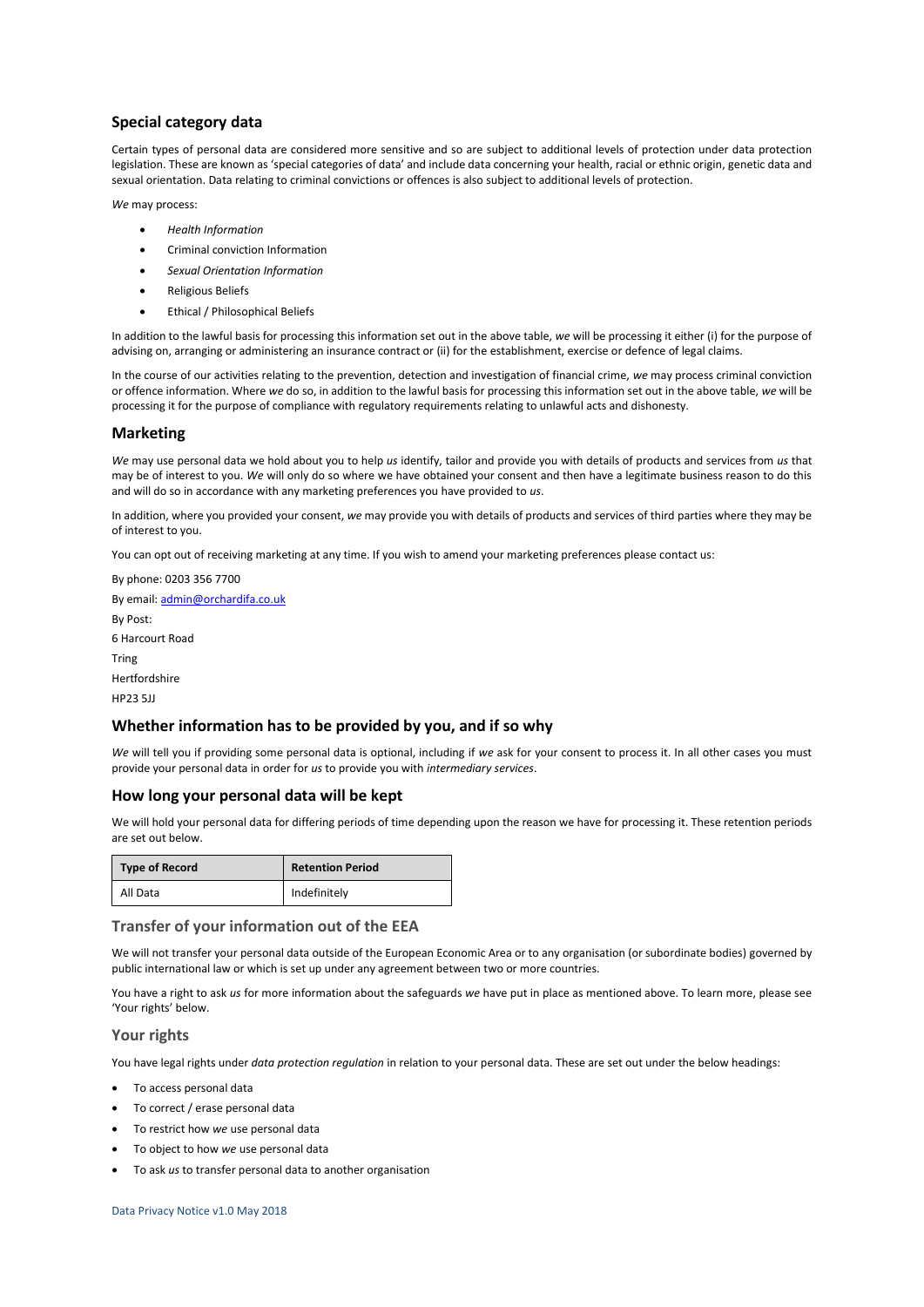- To object to automated decisions
- To find out more about how *we* use personal data

*We* may ask you for proof of identity when making a request to exercise any of these rights. *We* do this to ensure *we* only disclose information or change your details where *we* know *we* are dealing with the right individual.

*We* will not ask for a fee, unless *we* think your request is unfounded, repetitive or excessive. Where a fee is necessary, *we* will inform you before proceeding with your request.

*We* aim to respond to all valid requests within one month. It may however take us longer if the request is particularly complicated or you have made several requests. *We* will always let you know if *we* think a response will take longer than one month. To speed up *our* response, *we* may ask you to provide more detail about what you want to receive or are concerned about.

*We* may not always be able to fully address your request, for example if it would impact the duty of confidentiality *we* owe to others, or if *we* are otherwise legally entitled to deal with the request in a different way.

#### *To access personal data*

You can ask *us* to confirm whether or not *we* have and are using your personal data. You can also ask to get a copy of your personal data from *us* and for information on how *we* process it.

#### *To rectify / erase personal data*

You can ask that *we* rectify any information about you which is incorrect. *We* will be happy to rectify such information but would need to verify the accuracy of the information first.

You can ask that *we* erase your personal data if you think *we* no longer need to use it for the purpose *we* collected it from you.

You can also ask that *we* erase your personal data if you have either withdrawn your consent to *us* using your information (if *we* originally asked for your consent to use your information), or exercised your right to object to further legitimate use of your information, or where *we* have used it unlawfully or where *we* are subject to a legal obligation to erase your personal data.

*We* may not always be able to comply with your request, for example where *we* need to keep using your personal data in order to comply with *our* legal obligation or where *we* need to use your personal data to establish, exercise or defend legal claims.

#### *To restrict our use of personal data*

You can ask that *we* restrict *our* use of your personal data in certain circumstances, for example

- where you think the information is inaccurate and *we* need to verify it;
- where *our* use of your personal data is not lawful but you do not want *us* to erase it;
- where the information is no longer required for the purposes for which it was collected but *we* need it to establish, exercise or defend legal claims; or
- where you have objected to *our* use of your personal data but *we* still need to verify if *we* have overriding grounds to use it.

*We* can continue to use your personal data following a request for restriction where *we* have your consent to use it; or *we* need to use it to establish, exercise or defend legal claims, or *we* need to use it to protect the rights of another individual or a company.

#### *To object to use of personal data*

You can object to any use of your personal data which *we* have justified on the basis of our legitimate interest, if you believe your fundamental rights and freedoms to data protection outweigh *our* legitimate interest in using the information. If you raise an objection, *we* may continue to use the personal data if *we* can demonstrate that *we* have compelling legitimate interests to use the information.

#### *To request a transfer of personal data*

You can ask *us* to provide your personal data to you in a structured, commonly used, machine-readable format, or you can ask to have it transferred directly to another *data controller* (e.g. another company).

You may only exercise this right where *we* use your personal data in order to perform a contract with you, or where *we* asked for your consent to use your personal data. This right does not apply to any personal data which *we* hold or process outside automated means.

### *You can contact us for more information*

If you are not satisfied with the level of information provided in this privacy notice, you can ask *us* about what personal data *we* have about you, what *we* use your information for, who *we* disclose your information to, whether *we* transfer it abroad, how *we* protect it, how long *we* keep it for, what rights you have, how you can make a complaint, where *we* got your data from and whether *we* have carried out any automated decision making using your personal data.

If you would like to exercise any of the above rights, please:

- email or write to our Data Protection Officer Philip Rust a[t admin@orchardifa.co.uk](mailto:admin@orchardifa.co.uk) or 6 Harcourt Road, Tring, Hertfordshire, HP23 5JJ;
- let us have enough information to identify you, e.g. name, address, date of birth;
- let us have proof of your identity and address (a copy of your driving licence or passport and a recent utility or credit card bill); and
- let us know the information to which your request relates.